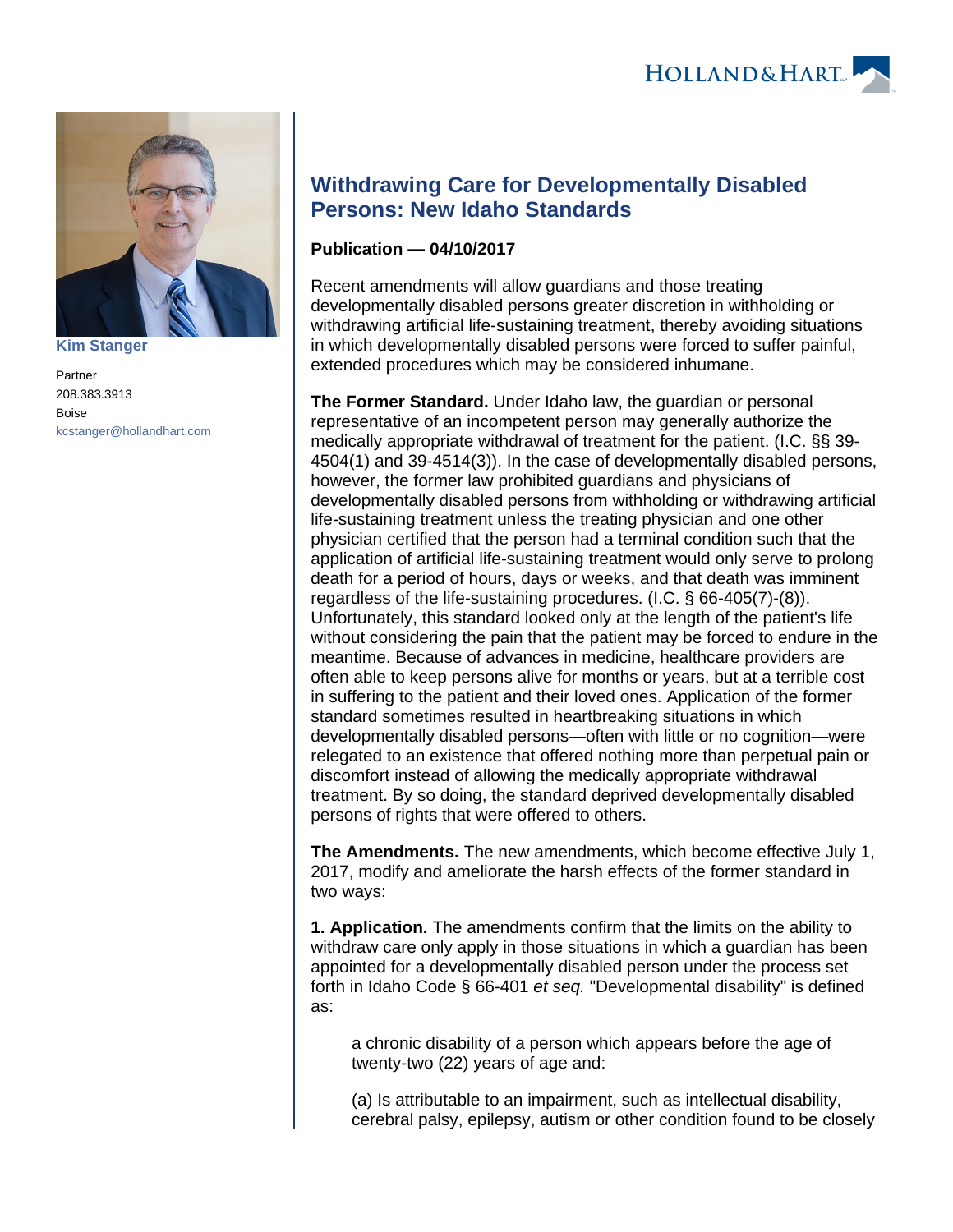

related to or similar to one (1) of these impairments that requires similar treatment or services, or is attributable to dyslexia resulting from such impairments; and

(b) Results in substantial functional limitations in three (3) or more of the following areas of major life activity: self-care, receptive and expressive language, learning, mobility, self-direction, capacity for independent living, or economic self-sufficiency; and

(c) Reflects the need for a combination and sequence of special, interdisciplinary or generic care, treatment or other services which are of lifelong or extended duration and individually planned and coordinated.

(I.C. § 66-402(5)). Section 66-404 establishes a process by which a court will evaluate a person to determine whether he or she is developmentally disabled and, if so, the extent of their disability. If warranted, the court will appoint a guardian whose authority depends on the functional capabilities of the developmentally disabled person. The limits on the guardian's ability to withdraw or withhold care in 66-405 only apply if the parties have gone through the process in § 66-404; it does not apply in situations in which a guardian has been appointed pursuant to other statutes or if no guardian has been appointed. (I.C. §§ 66-405(7) and (11), effective July 1, 2017).

**2. New Standard for Withholding or Withdrawing Care.** In those situations in which a guardian has been appointed pursuant to § 66-404, a guardian may now authorize the withholding or withdrawal of treatment other than appropriate nutrition or hydration, and a practitioner may act on such authorization, if one of the following circumstances apply:

(a) The attending [licensed independent practitioner ("LIP")] and at least one (1) other LIP certifies that the [patient] is chronically and irreversibly comatose;

(b) The treatment would merely prolong dying, would not be effective in ameliorating or correcting all of the respondent's life-threatening conditions, or would otherwise be futile in terms of the survival of the respondent; or

(c) The treatment would be virtually futile in terms of the survival of the respondent and would be inhumane under such circumstances.

(I.C. § 66-405(8), effective July 1, 2017). The new standard was drafted to parallel the federal "Baby Doe" regulations which apply to the withdrawal of care of disabled infants, thereby aligning Idaho standards with existing federal law and Idaho regulations. (See IDAPA 16.06.05). While protecting developmentally disabled persons, the standard allows guardians and healthcare providers greater discretion in determining the appropriate course of treatment for such patients after considering the totality of the circumstances, including not only the person's chances of survival but also the pain and suffering the person would be forced to endure in the meantime. Healthcare providers who believe that the guardian is acting improperly may still decline to follow the guardian's directive, and